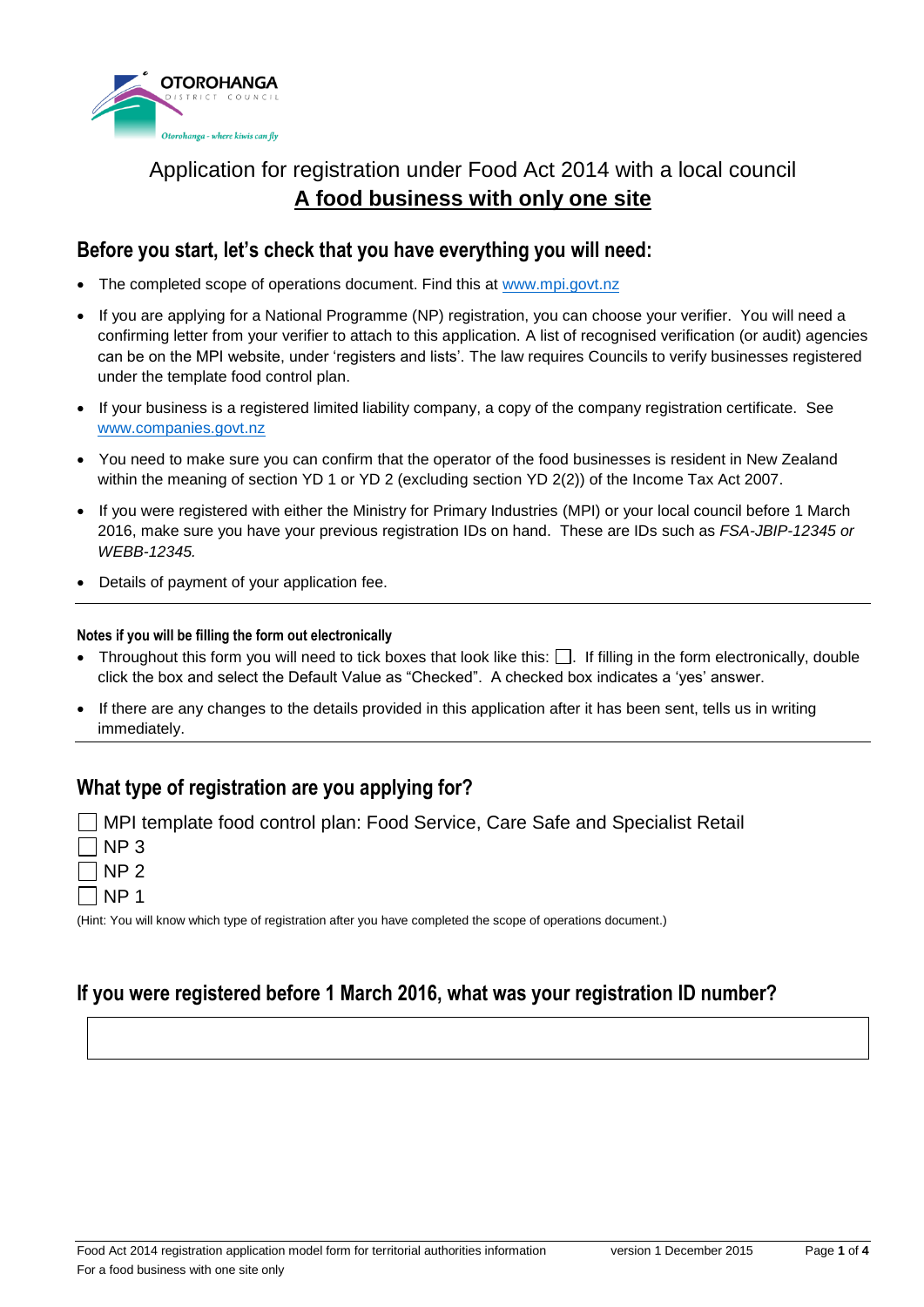

# **Who is the operator of the food business?**

| Legal Name(s) of                                                                                                  |                                                                      |            |                                                                                                                                          |  |  |  |
|-------------------------------------------------------------------------------------------------------------------|----------------------------------------------------------------------|------------|------------------------------------------------------------------------------------------------------------------------------------------|--|--|--|
| Operator (e.g.                                                                                                    |                                                                      |            |                                                                                                                                          |  |  |  |
| registered                                                                                                        |                                                                      |            |                                                                                                                                          |  |  |  |
| company,                                                                                                          |                                                                      |            |                                                                                                                                          |  |  |  |
| partnership or                                                                                                    |                                                                      |            | I have attached a copy of the company name registration from the New Zealand Companies office                                            |  |  |  |
| individual):                                                                                                      | (www.companies.govt.nz)                                              |            |                                                                                                                                          |  |  |  |
|                                                                                                                   |                                                                      |            |                                                                                                                                          |  |  |  |
| <b>NZ Business</b>                                                                                                |                                                                      |            |                                                                                                                                          |  |  |  |
| <b>Number</b>                                                                                                     |                                                                      |            |                                                                                                                                          |  |  |  |
|                                                                                                                   |                                                                      |            | If you have a New Zealand Business Number (NZBN), provide this. For more information about NZBN's,                                       |  |  |  |
|                                                                                                                   | including how to get one, see https://www.business.govt.nz/companies |            |                                                                                                                                          |  |  |  |
| <b>Trading Name, if</b>                                                                                           |                                                                      |            |                                                                                                                                          |  |  |  |
| any (i.e. 'Trading                                                                                                |                                                                      |            |                                                                                                                                          |  |  |  |
| As'):                                                                                                             |                                                                      |            |                                                                                                                                          |  |  |  |
| Vehicle registration if                                                                                           | Same as legal name above                                             |            |                                                                                                                                          |  |  |  |
| applicable                                                                                                        |                                                                      |            |                                                                                                                                          |  |  |  |
|                                                                                                                   | <b>Operator Address and Contact Details</b>                          |            |                                                                                                                                          |  |  |  |
|                                                                                                                   |                                                                      |            | You must provide this information to be registered. However, if the address is a dwellinghouse, you may ask that the address is withheld |  |  |  |
| from the public register by ticking the box below.                                                                |                                                                      |            |                                                                                                                                          |  |  |  |
| <b>Postal Address</b>                                                                                             |                                                                      |            | Physical / Courier Address (if different to Postal Address)                                                                              |  |  |  |
| <b>Address:</b>                                                                                                   |                                                                      | Address:   |                                                                                                                                          |  |  |  |
|                                                                                                                   |                                                                      |            |                                                                                                                                          |  |  |  |
|                                                                                                                   |                                                                      |            |                                                                                                                                          |  |  |  |
|                                                                                                                   |                                                                      |            |                                                                                                                                          |  |  |  |
|                                                                                                                   |                                                                      |            |                                                                                                                                          |  |  |  |
| Town/City:                                                                                                        |                                                                      | Town/City: |                                                                                                                                          |  |  |  |
| Postcode:                                                                                                         |                                                                      | Postcode:  |                                                                                                                                          |  |  |  |
|                                                                                                                   |                                                                      |            |                                                                                                                                          |  |  |  |
| Country:                                                                                                          |                                                                      | Country:   |                                                                                                                                          |  |  |  |
|                                                                                                                   |                                                                      |            |                                                                                                                                          |  |  |  |
|                                                                                                                   |                                                                      |            |                                                                                                                                          |  |  |  |
| withheld from the public register.                                                                                | This address is a private dwellinghouse and I wish it to be          |            | This address is a private dwellinghouse and I wish it to be<br>withheld from the public register.                                        |  |  |  |
|                                                                                                                   |                                                                      |            |                                                                                                                                          |  |  |  |
| <b>Contact Person Details</b>                                                                                     |                                                                      |            |                                                                                                                                          |  |  |  |
|                                                                                                                   |                                                                      |            | The contact person details entered below will be used for communications about your registration, such as sending approval documents     |  |  |  |
| and renewal reminders. Contact MPI if the details change.                                                         |                                                                      |            |                                                                                                                                          |  |  |  |
| <b>Mobile</b>                                                                                                     |                                                                      | Other      |                                                                                                                                          |  |  |  |
|                                                                                                                   |                                                                      | telephone  |                                                                                                                                          |  |  |  |
|                                                                                                                   |                                                                      | no.        |                                                                                                                                          |  |  |  |
| Email                                                                                                             |                                                                      |            |                                                                                                                                          |  |  |  |
| By entering an email address you consent to being sent information and notifications electronically, if required. |                                                                      |            |                                                                                                                                          |  |  |  |
|                                                                                                                   |                                                                      |            |                                                                                                                                          |  |  |  |
| Operator day-to-day                                                                                               | Name:                                                                |            |                                                                                                                                          |  |  |  |
| manager name and                                                                                                  |                                                                      |            |                                                                                                                                          |  |  |  |
| position                                                                                                          | <b>Position:</b>                                                     |            |                                                                                                                                          |  |  |  |
|                                                                                                                   |                                                                      |            |                                                                                                                                          |  |  |  |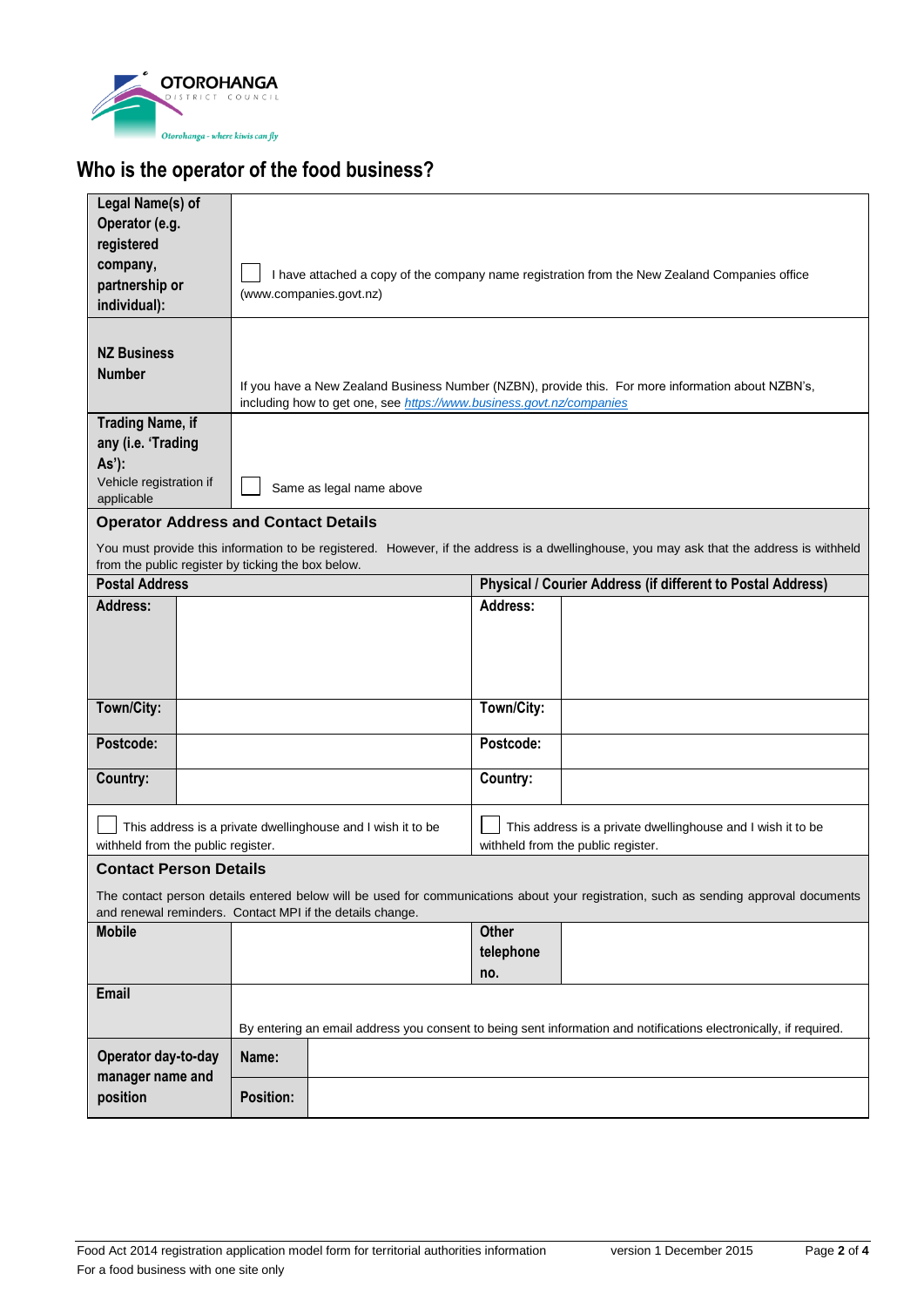

# **Who will be doing your verification?**

| Council                |                                                                  |  |
|------------------------|------------------------------------------------------------------|--|
| Other – insert name of |                                                                  |  |
| verification agency    |                                                                  |  |
|                        | I have attached a confirming letter from my verification agency. |  |

# **Have you attached the scope of operations document for your business?**

Scope of Operations attached.

## **Applicant Statement**

| I confirm that: |  |
|-----------------|--|
|-----------------|--|

- 1) I am authorised to make this application as the operator or a person with legal authority to act on behalf of the operator; and
- 2) The information supplied in this application is truthful and accurate to the best of my knowledge and belief; and
- 3) Neither I nor any directors, partners, or managers of the business concerned have been convicted, whether in New Zealand or overseas, of any offence relating to fraud or dishonesty, or relating to management, control, or business activities in respect of businesses of a kind (whether in New Zealand or elsewhere) that are regulated under the Food Act 2014; and
- 4) The operator is resident in New Zealand within the meaning of section YD 1 or YD 2 (excluding section YD 2(2)) of the Income Tax Act 2007; and
- 5) The operator of the food business is able to comply with the requirements of the Food Act 2014.

| <b>Name</b> | <b>Job Title</b> |  |
|-------------|------------------|--|
| Signature   | <b>Date</b>      |  |

## **Payment & Contact details**

**Territorial authority to insert their contact details and fees and payment information**